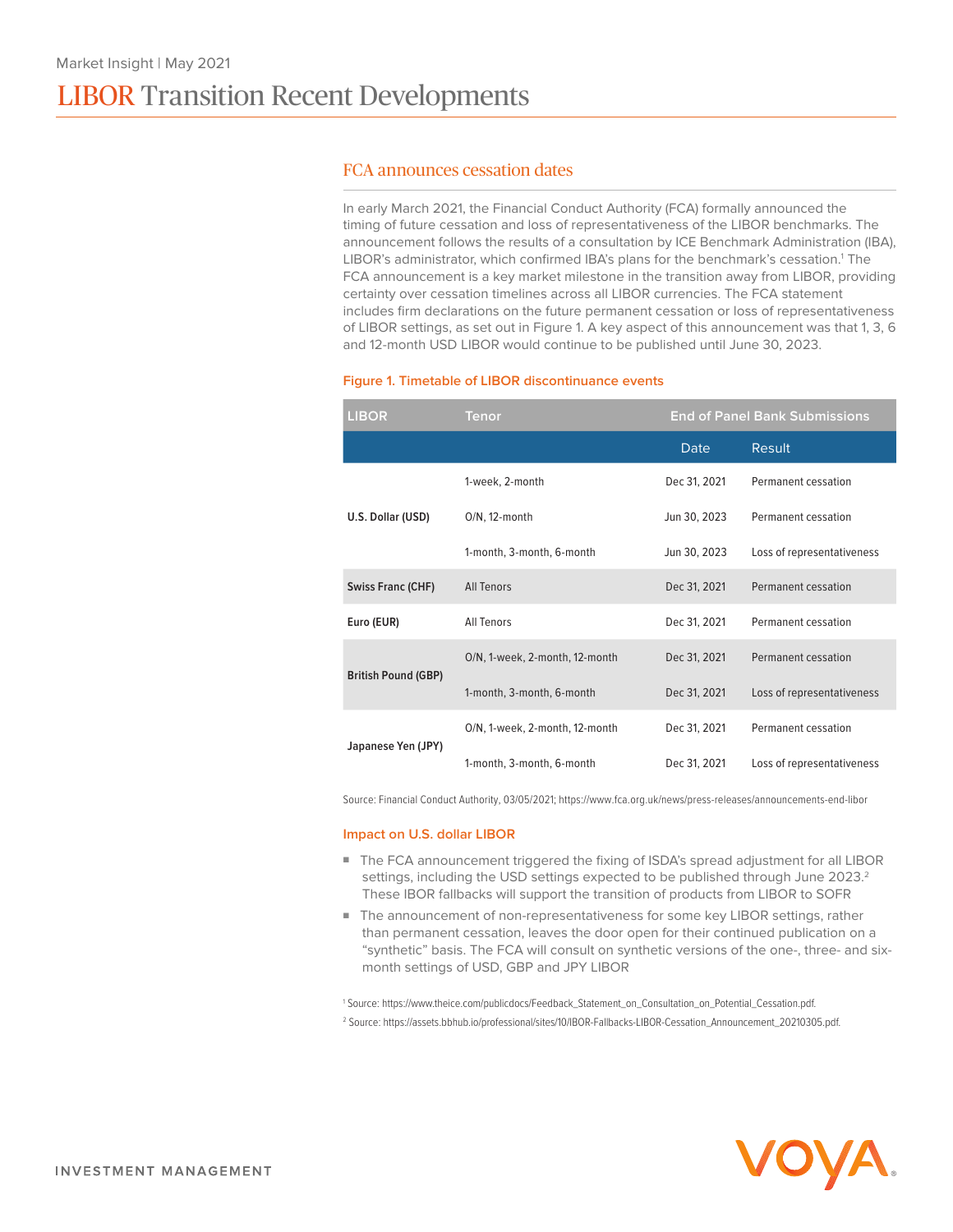# ARRC casts doubt on a recommended term SOFR for 2021

In late March, the Alternative Reference Rates Committee (ARRC) announced that, based on the current level of liquidity in the secured overnight financing rate (SOFR) derivatives markets, it would not be able to recommend a forward-looking SOFR term rate by mid-2021, as originally planned in the ARRC Recommended Best Practices for Completing the Transition from LIBOR.<sup>3</sup> Fed (Vice Chair Quarles) and ARRC leadership (Tom Wipf) have been consistent in recommending caution and careful consideration of adopting any term rate with limited volumes as a candidate for LIBOR replacement. The underlying concern is to avoid an "inverted pyramid" of volume in which the derivative market tied to a non-SOFR index is larger than the underlying SOFR market.

The ARRC is encouraging market participants not to wait for a forward-looking term rate for new contracts, but instead to transition from LIBOR using the tools available now. At the same time, it announced key principles for an ARRC-recommended forward-looking SOFR term rate on 4/20/2021 (meet ARRC criteria for alternative reference rates, be rooted in robust and sustainable derivatives transactions, and have a limited scope of use). Subsequently, the CME announced a CME Term SOFR which, while not endorsed by ARRC, does align with the ARRC's principles for such a rate.

### **Impact**

- The ARRC says firms should transition without term SOFR. ARRC recommends SOFR averages and index data provided by the New York Federal Reserve (newyorkfed.org).<sup>4</sup> These averages and index data can be applied in advance or in arrears, as described in the updated User's Guide to SOFR<sup>5</sup>
- The ARRC suggests market participants should seek alternative reference rates (ARRs), such as daily simple SOFR, SOFR compounded in advance or SOFR compounded in arrears
- Until the overnight collateral repo market rate moves meaningfully off zero, compounded SOFR rates are also expected to remain near zero which will slow down the pace of its adoption for new product in some sectors
- Since the announcement, credit sensitive term rates, such as BSBY and AMERIBOR, have gained more market attention. As a result, preparing for operating in a multi-rate environment for a longer period of time will be even more imperative

## New York establishes legal clarity for LIBOR cessation

New York State Governor Andrew Cuomo signed Senate Bill S297B into law in early April. The purpose of the new law is to minimize costly and disruptive litigation by providing legally binding fallback certainty following the permanent discontinuance of LIBOR.<sup>6</sup> Key provisions include prohibiting parties from refusing to perform contractual obligations or declaring a breach of contract as a result of discontinuance of LIBOR or the use of a LIBOR replacement rate deemed acceptable under the law; establishing that the replacement is a commercially reasonable substitute for and a commercially substantial equivalent to LIBOR; provision of a safe harbor from litigation for the use of the recommended benchmark replacement. These provisions are projected to remediate the lack of commercially reasonable fallback provisions in most investments, because New York State law governs the bulk of USD LIBOR contracts. Other jurisdictions that pursue legislative solutions are likely to follow New York's lead.

### **Impact of NYS law**

- For many investments, codifies ARRC fallbacks by operation of law7
- Allows existing contracts with no contemplation of LIBOR cessation to use an index replacement recommended by regulators
- Reduces risk of legacy fallback: NYS law may boost momentum for other state and federal laws

3 Source: https://www.newyorkfed.org/medialibrary/Microsites/arrc/files/2021/arrc-press-release-term-rate-for-publication.

- 4 Source: https://www.newyorkfed.org/markets/reference-rates/sofr-averages-and-index.
- 5 Source: https://www.newyorkfed.org/medialibrary/Microsites/arrc/files/2021/users-guide-to-sofr2021-update.pdf.
- <sup>6</sup> Source: N.Y. Governor Signs Libor Fix Into Law to Avert Transition Chaos Bloomberg.
- 7 Source: https://www.nysenate.gov/legislation/bills/2021/S297.